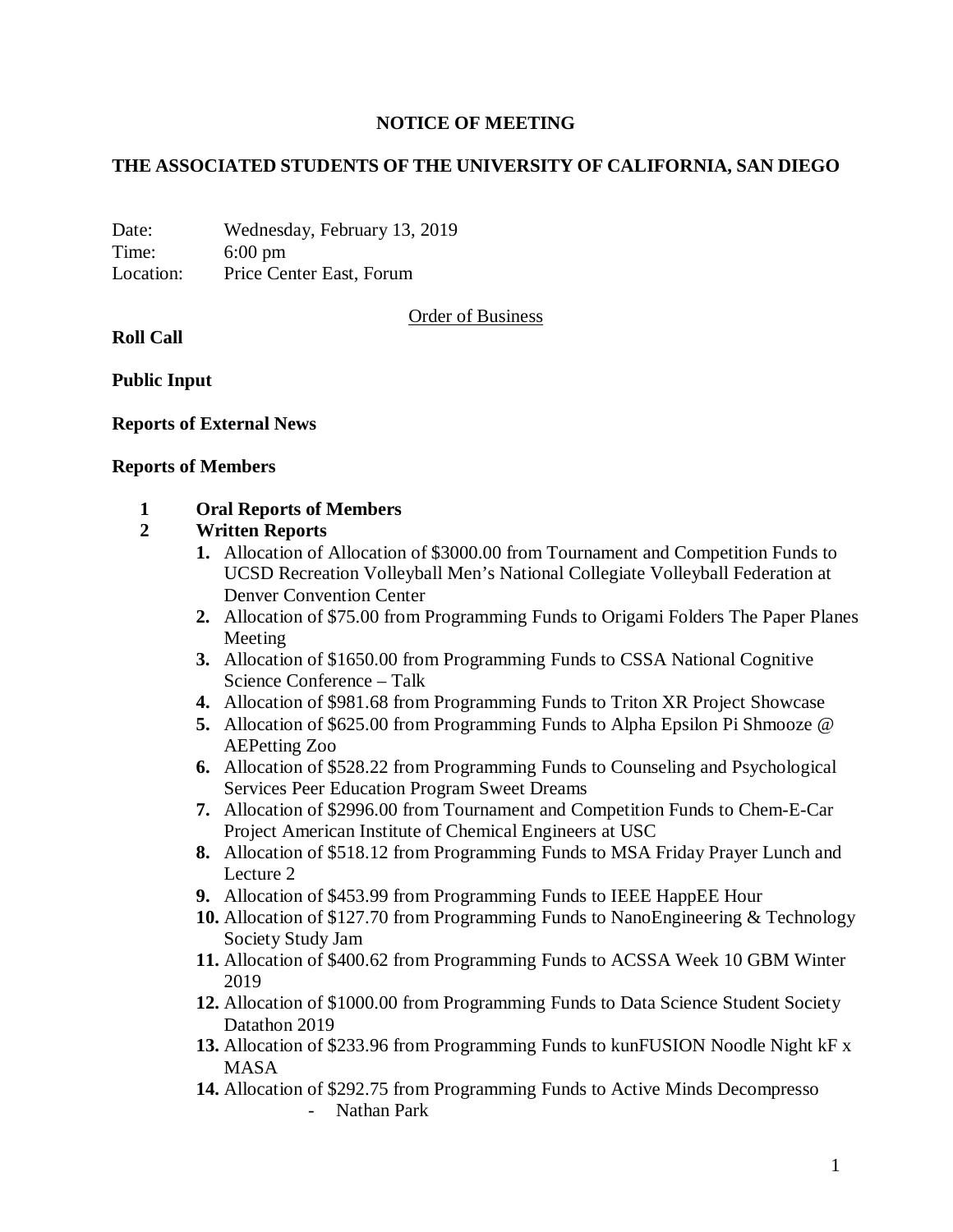## **Reports of Senator Projects**

**Question Time**

## **Reports of Committees**

- **1** Finance Committee
- **2** Legislative Committee

#### **Special Orders**

**1** Special Presentation regarding Accessibility and Accountability of A.S by Joseph Giltner

#### **Unfinished Business**

- **1** Academic Senators Bill Standing Rules Amendment (see Attachment 1)
- **2** Academic Senators Bill AS Constitution Amendment (see Attachment 2)

**New Business**

**Open Forum**

**Roll Call**

# Bills in Committee

# **Finance Committee**

**F1** Allocation of \$309.84 from Programming Funds to Pakistani Student Association Open Practice GBM. Sponsored by Nathan Park

**F2** Allocation of \$825.00 from Programming Funds to Tritones Winter Show. Sponsored by Nathan Park

**F3** Allocation of \$381.23 from Programming Funds to Health Care Frontiers Research Mixer. Sponsored by Nathan Park

**F4** Allocation of \$1,695.00 from Programming Funds to Mock Trial @ UCSD UCLA at Santa Monica Courthouse. Sponsored by Nathan Park

# **Legislative Committee**

**L1** Merger and Certification of the A.S. Office of Enterprises and Services Act 2019. Sponsored by Joseph Giltner (Attachment Forthcoming)

**L2** The Uniform Process of Impeachment Act 2019. Sponsored by Joseph Giltner (Attachment Forthcoming)